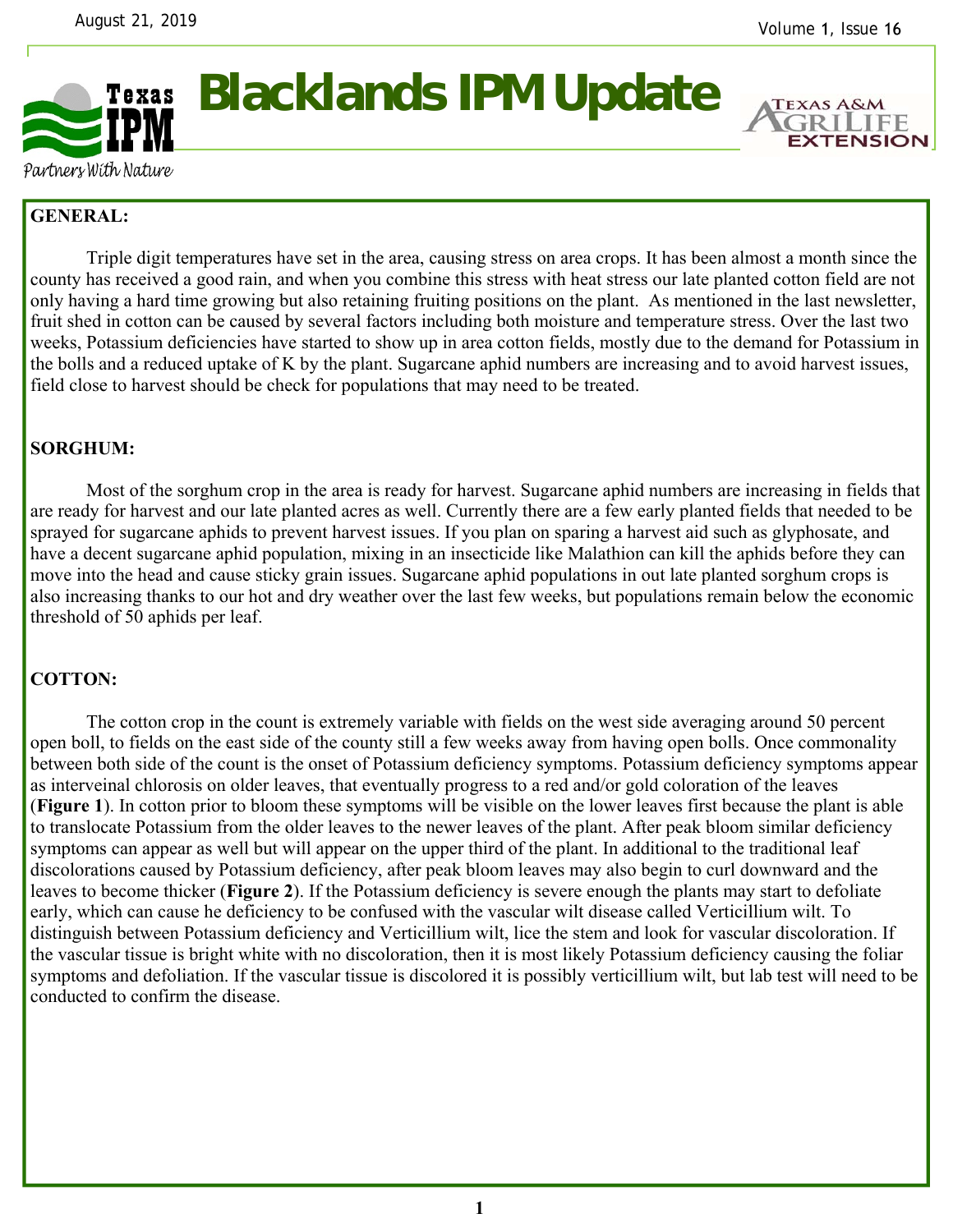Potassium deficiency can be caused by multiple factor that deal with the availability of Potassium in both the soil and plant, the ability of the plant to take up the available Potassium in the soil, and the demand for Potassium in the developing bolls. The availability of Potassium and any soil nutrient is dependent upon soil pH, the form the nutrient is in, and the soil moisture profile. Potassium availability is high when soil pH is near neutral and alkaline  $(pH>7)$ , but availability does decrease as the soil become more acidic  $(pH<7)$ . To keep this newsletter short and less complicated the focus here will be the affect of soil moisture on the availability and uptake of Potassium. Both excess soil moisture and deficit soil moisture conditions affect the ability of the plant to uptake Potassium and other nutrients. Excessive soil moisture conditions push oxygen out of the soil pores, making it harder for the soil solution to move into the root system and transported into other parts of the plant. A lack of soil moisture inhibits the uptake of Potassium by there not being enough soil water for Potassium to dissolve into the solution and be taken up by the plant's roots.

 Another reason we are seeing Potassium deficiencies, especially in our older cotton is the redistribution of Potassium in the plant. Cotton bolls are strong sinks for Potassium, and as the plant's boll load increases the demand for Potassium in plant increases. When the demand for Potassium in the bolls exceeds the amount of Potassium being taken up from the soil, the plant will move Potassium from the leaves to meet the bolls Potassium demand. This movement of Potassium from the leaves into the bolls leads to the development foliar deficiency symptoms.

 Depletion of soil Potassium is another explanation for the development of deficiency symptoms. Soil results in this area typically come back with a high level of potassium, thanks to our soil types. There is the possibility that thanks to our extremely wet spring we could have a shallow root system, that has extinguished its Potassium supply around the roots. Soil samples should be taken every two to three years, to ensure the soil Potassium levels are not being depleted.

There are foliar Potassium products available for cotton, but often time these products are not cost effective because of the amount of Potassium needed by the plant per day, and the amount of Potassium the foliar products provide in each application. Most foliar Potassium products are formulated to provide at most 5 lbs. Potassium. Just because a product is formulated to provide 5 lbs. of Potassium, not all is going to make it into the plant. Not every drop is going to hit and stay on the leaf for it to be absorbed into the leaf, and not every leaf is going to absorb every bit of the Potassium that is on the leaf. Under adequate growing conditions a typical cotton plant uptake between 3 and 4 pounds of Potassium per day, therefore a five pound potassium foliar product will only supply the plant with enough Potassium for just over a day if all 5 pound of the applied Potassium is applied. Therefore the best way to battle Potassium deficiencies is to soil sample every two to three years and apply recommended amounts of Potassium to ensure there is enough Potassium in the soil to supply the crop with enough Potassium for the year to reach the desired yield.